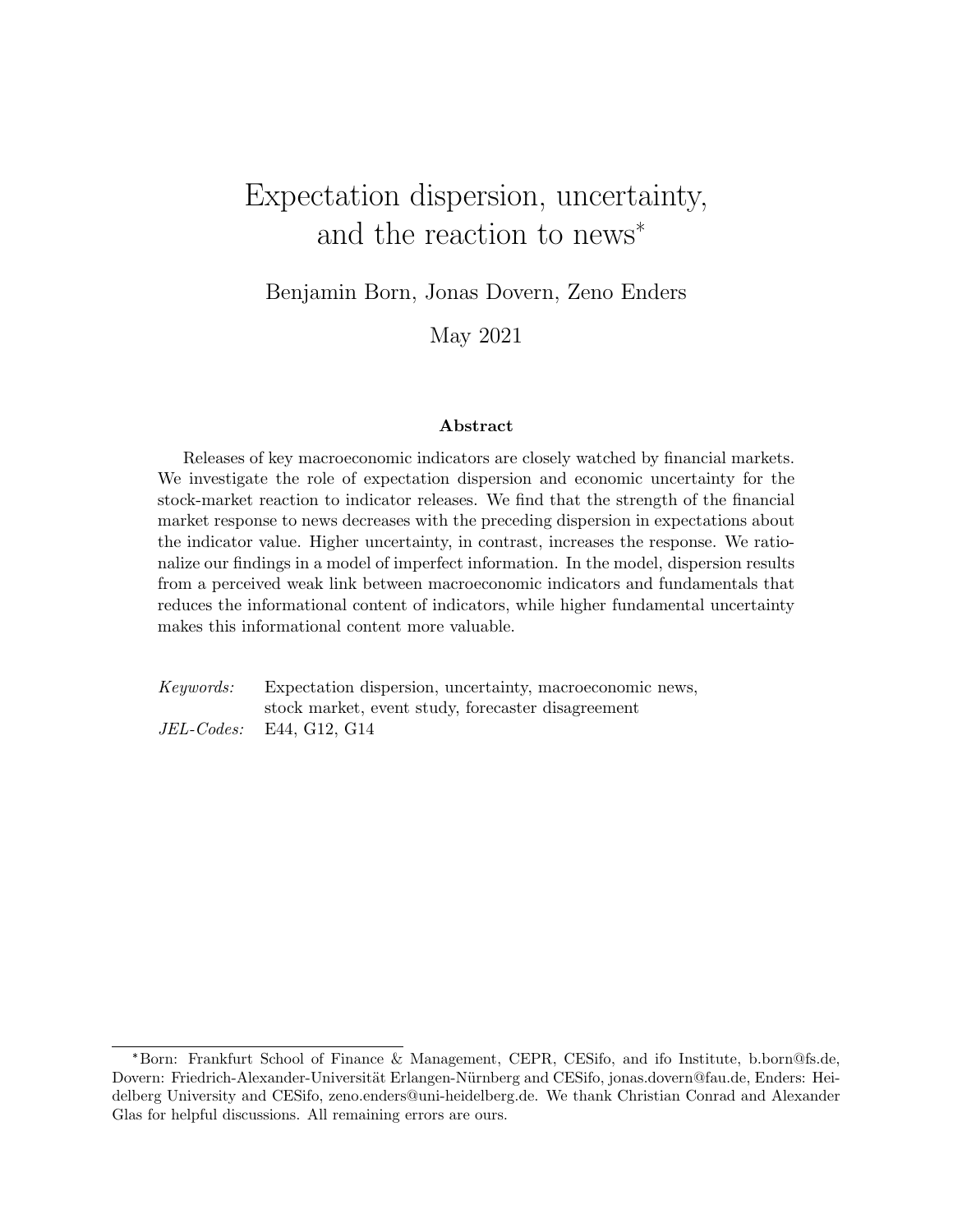### 1 Introduction

A cursory glance at the financial news media suggests that stock markets eagerly await releases of macroeconomic indicators, such as initial jobless claims or inflation, and that stock prices are highly sensitive to macroeconomic news, i.e., surprises in these indicators. This general perception is supported by a large academic literature showing that releases of macroeconomic information indeed move asset prices (e.g., Andersen et al., [2007;](#page-17-0) Beechey and Wright, [2009;](#page-17-1) Fleming and Remolona, [1999;](#page-17-2) Law et al., [2020,](#page-18-0) among many others). Importantly, this link between macroeconomic news and asset prices, i.e., the news effect, has been shown to vary across states of the economy, e.g., booms and recessions (Boyd et al., [2005;](#page-17-3) Gilbert, [2011;](#page-17-4) McQueen and Roley, [1993\)](#page-18-1), and to depend on the informational content of individual indicators (Ehrmann and Sondermann, [2012;](#page-17-5) Gilbert et al., [2017\)](#page-17-6).

This paper adds to the literature by showing that the news effect is influenced by two time-varying factors: expectation dispersion, i.e., forecaster disagreement, and aggregate economic uncertainty. Interestingly, while both factors affect the stock-market reaction to news, they do so in opposite directions. In our interpretation, these two factors represent the perceived information content of a specific indicator and the economic value of the contained information, respectively.

To show this formally, we first set up a theoretical model of imperfect information to derive hypotheses on how uncertainty and dispersion influence financial-market participants' reaction to macroeconomic news. In the model, the current fundamentals of the economy are unobserved, such that financial-market participants have to rely on occasional releases of observable indicators that are linked to the underlying fundamentals. This link, i.e., the informational content of these indicators, is time-varying. Agents receive private signals about the link, which are dispersed in case of a low informational content. In a nutshell, a large dispersion signals a higher noise content of a specific indicator, which also reduces its informational content regarding fundamentals. The market reaction to the subsequent indicator release is thus muted. That is, if financial analysts differ strongly in their belief about an upcoming indicator release, this release is unlikely to move markets much.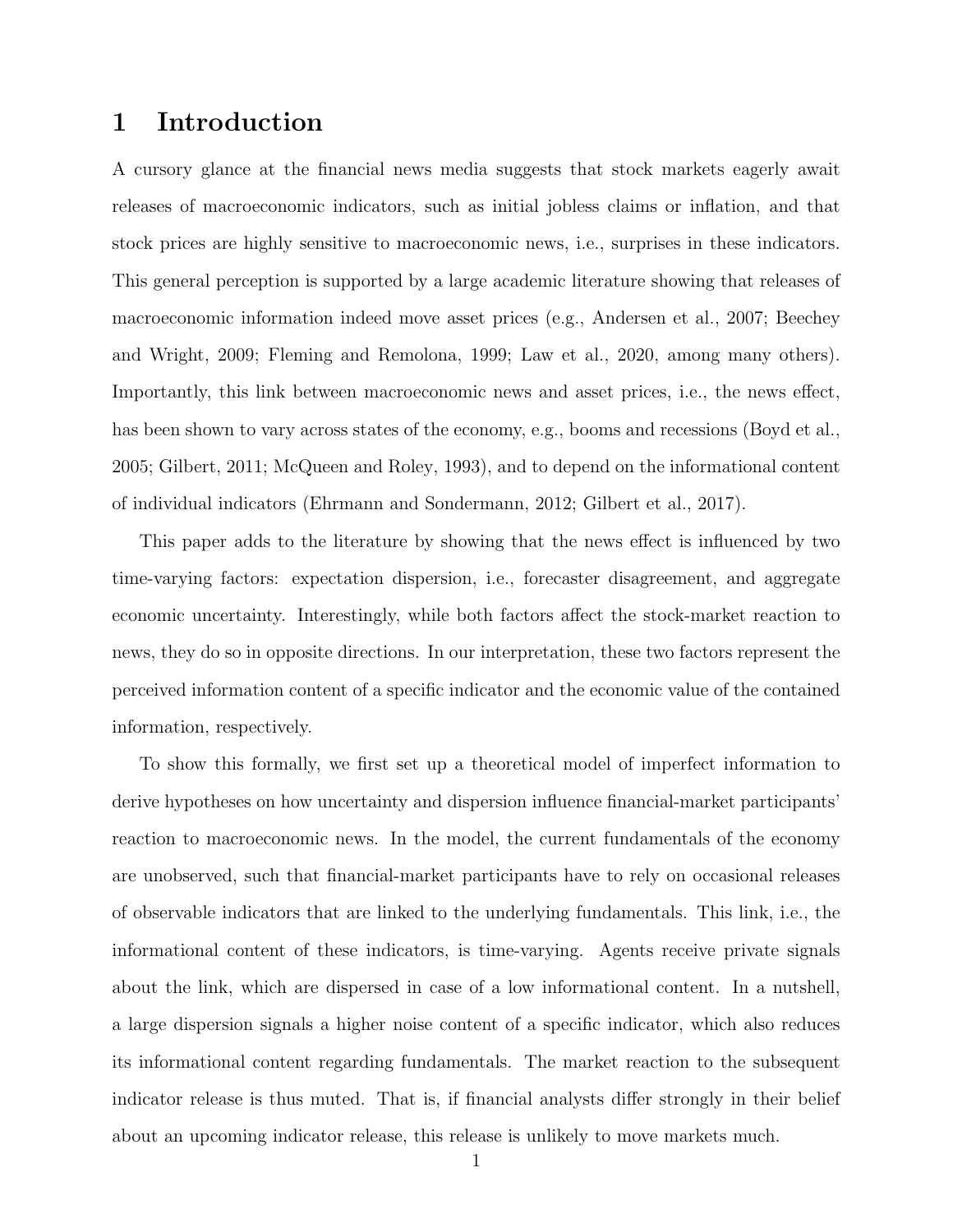Uncertainty about current fundamentals, on the other hand, relates to the volatility of shocks that move fundamentals. Information becomes more valuable in times of high uncertainty, such that markets react stronger to indicator releases for a given perceived link between these indicators and fundamentals. As a result, the model predicts that uncertainty about fundamentals and dispersed expectations of forecasters have opposite effects on the strength of the market reaction to news.

We then use high frequency data to analyze whether the degree of dispersion and uncertainty indeed affects how financial markets react to the releases of macroeconomic indicators. Our dataset includes 1, 671 releases across six major macroeconomic indicators for the US economy.[1](#page-0-0) For each indicator release, we collect the prior individual forecasts of a panel of professional forecasters from Bloomberg, and compute both the dispersion of forecasts across the panel members, i.e., their disagreement, and the difference between the median forecast and the actual realization of the indicator, i.e., the news content of the release. To our knowledge, we are the first to exploit the cross-section of the Bloomberg survey data on macroeconomic news announcements. Across indicators, there is notable heterogeneity in average dispersion. There is also considerable variation in dispersion over time. We measure uncertainty based on the real-uncertainty proxy of Ludvigson et al. [\(2021\)](#page-18-2) in order to stay close to the uncertainty concept in the theoretical model, which is uncertainty about the fundamental. While average dispersion is correlated with the uncertainty proxy, the correlation coefficient is only about 0.5.

To determine the stock market response to news releases, we conduct an event study that looks at the change in S&P 500 futures prices between five minutes before the release of the respective indicator and five minutes afterwards. Specifically, we regress these returns on the news variable, forecast dispersion, the uncertainty measure, as well as—and most importantly for our investigation—interaction terms between news and dispersion and news and uncertainty, respectively.

<sup>&</sup>lt;sup>1</sup>The indicators are the four with the strongest impact on stock markets (see Law et al., [2020\)](#page-18-0)—change in non-farm payrolls, initial jobless claims, the ISM manufacturing index, and the Conference Board consumer confidence index—plus GDP growth and the CPI inflation rate.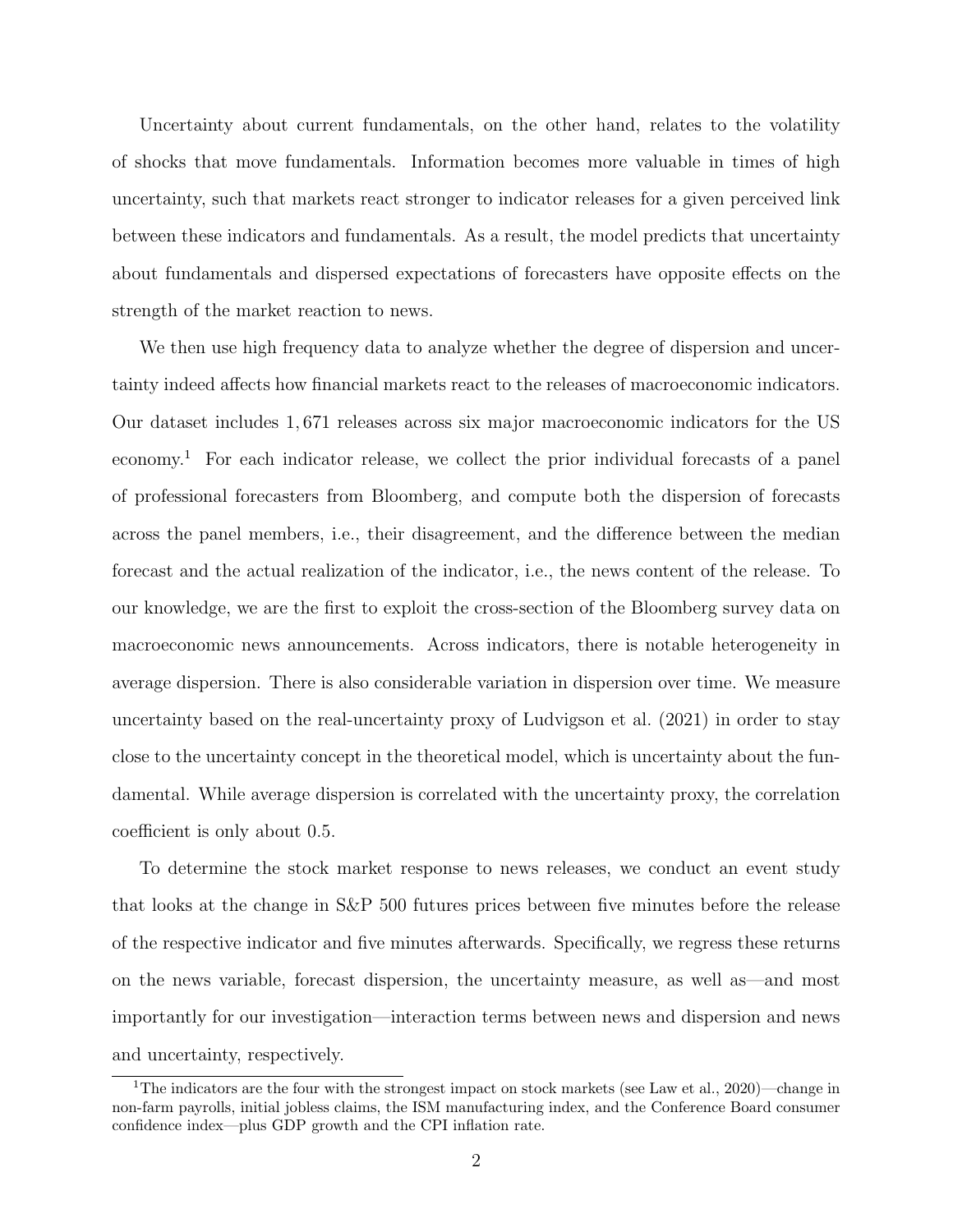Consistently for all indicators, we find that—holding uncertainty constant—an increase in expectation dispersion leads to weaker news effects on stock market returns, which is what our theoretical model predicts. These effects matter quantitatively: the effect of a onestandard-deviation surprise in, e.g., non-farm payrolls is halved if dispersion is one standard deviation above its mean. On the other hand, holding dispersion constant, macroeconomic news that materialize in more uncertain times generate a stronger stock market response than those hitting in tranquil times—again in line with the theoretical model. This also underpins that uncertainty and disagreement are not only different concepts that are imper-fectly correlated (e.g., Giordani and Söderlind, [2003;](#page-17-7) Lahiri and Sheng, [2010;](#page-18-3) Zarnowitz and Lambros, [1987\)](#page-18-4) but can actually have opposite effects.

Our findings are broadly robust to the choice of the uncertainty proxy and are not driven by the state of the business cycle. Interestingly, this does not hold true once we replace the baseline real uncertainty measure with monetary policy uncertainty (Husted et al., [2020\)](#page-17-8). Here, we find that an increase in the latter counteracts the positive effect of favorable news on stock markets, in particular for those indicators that are deemed important for monetary policy decisions. This might be driven by, e.g., speculations about future interest rate hikes (see also Kurov and Stan, [2018\)](#page-18-5). Given that the theoretical model makes predictions about the effects of uncertainty about real variables, this finding does not stand in contrast to our explanation regarding the effects of uncertainty and expectation dispersion.

The remainder of this paper is organized as follows: In Section 2, we set up our stylized model and show theoretically how uncertainty about fundamentals and dispersed expectations of forecasters have opposite effects on the reaction of markets to news. Section 3 then introduces the dataset and describes the empirical modeling approach. Section 4 contains the main empirical results from our event study and Section 5 checks their robustness. Finally, Section 6 concludes.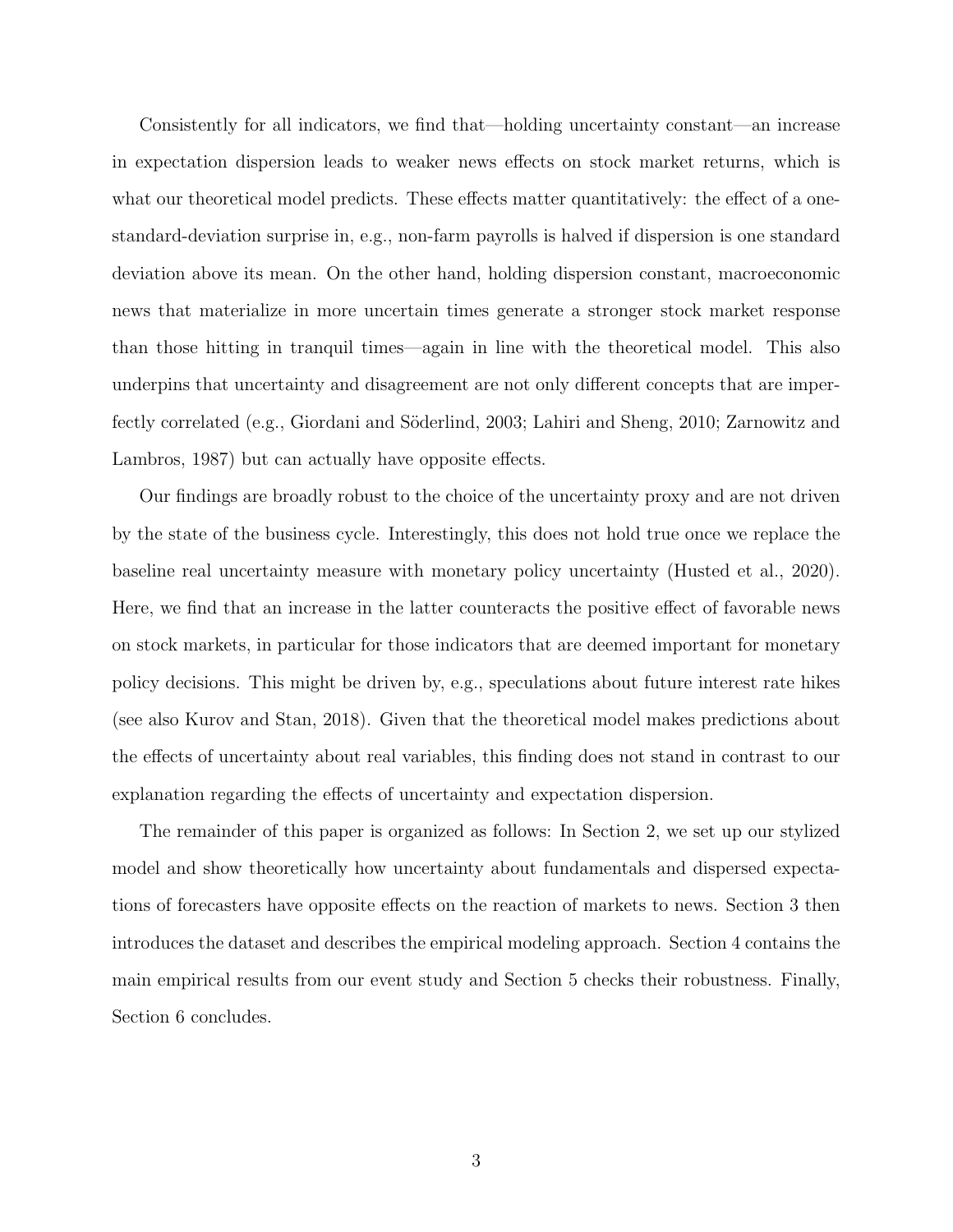### <span id="page-4-0"></span>2 Model

In this section, we set up a stylized model that will guide our thinking on how uncertainty and dispersion influence financial-market participants' reaction to macroeconomic news. The model is deliberately kept as simple as possible, as its main purpose is to illustrate a link between certain characteristics of individual expectations and the information content of news. As we will show, the model predicts that uncertainty about fundamentals and dispersed expectations of forecasters have opposite effects on the strength of the reaction of markets to news. In the model, the current fundamentals of the economy are unobserved, such that financial-market participants (traders from now on) have to rely on public indicators to form their expectations. The link of these indicators to the fundamentals is time-varying, e.g., because of developments that are unrelated to fundamentals but still have a bearing on a particular indicator release. Traders receive private signals about the link of the indicators to the fundamentals, or, equivalently, have a private and idiosyncratic interpretation of current circumstances. These private signals are dispersed in times of weak links between indicators and fundamentals, muting the market reaction to the subsequent indicator release.<sup>[2](#page-0-0)</sup> Uncertainty about current fundamentals, on the other hand, results from a higher volatility of shocks that move fundamentals. Information becomes more valuable in times of high uncertainty, such that markets react stronger to indicator releases for a given perceived link between these indicators and fundamentals.

### 2.1 Setup

There is a fundamental factor, think, e.g., of technology, that represents the potential of the economy and determines long-run profits of firms and, hence, current stock prices. Aggregate

<sup>&</sup>lt;sup>2</sup>An example of such a weak link is the improvement of official labor market statistics running up to 2014, which was partly driven by discouraged workers leaving the labor force, and not only by an improving economic situation (Yellen, [2014\)](#page-18-6). This was accompanied by an unusually large forecast dispersion for initial jobless claims in early 2014.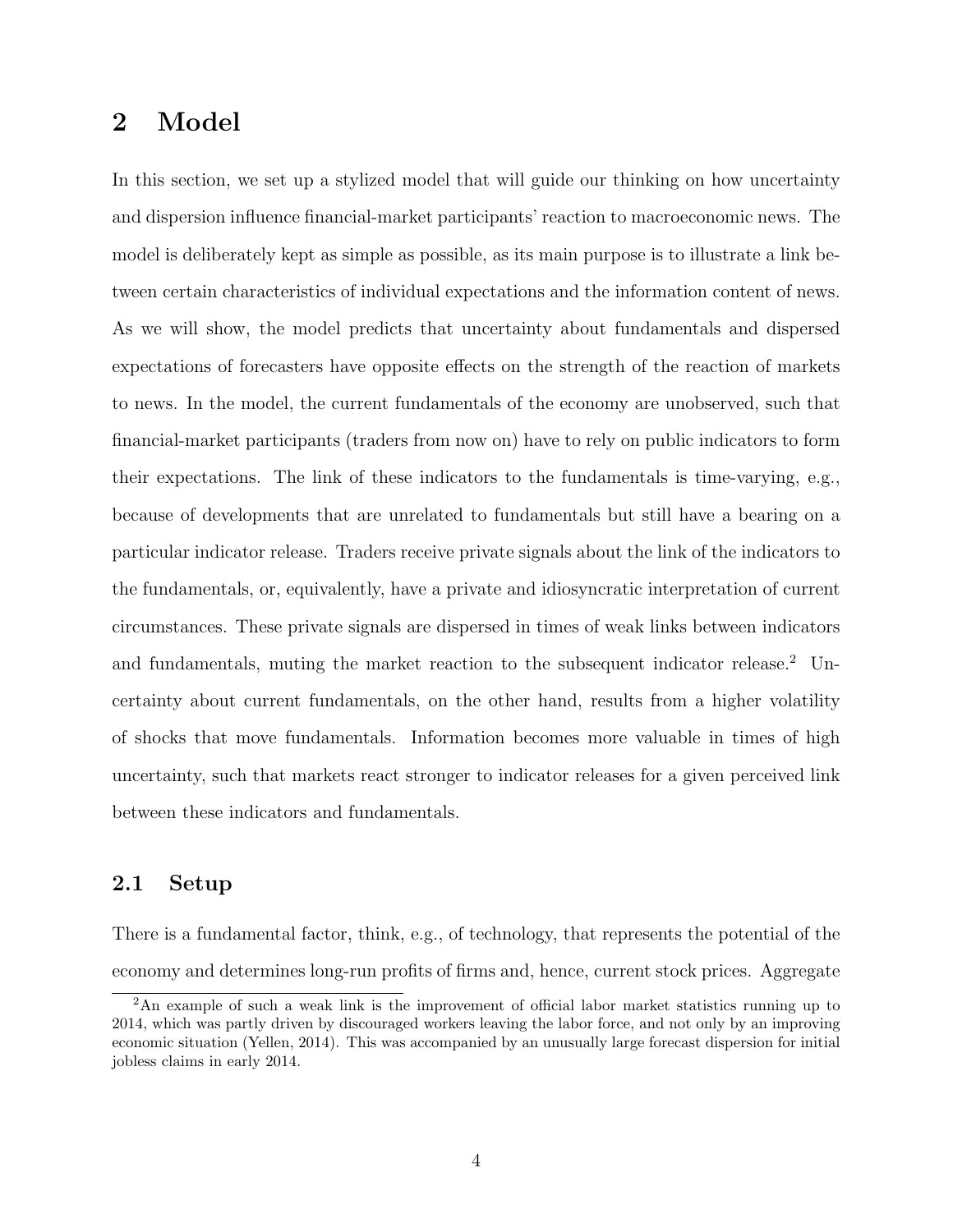(log-) technology  $x_t$  follows a random walk,

$$
x_t = x_{t-1} + \varepsilon_t \t\t(1)
$$

with  $\varepsilon_t \sim N(0, \sigma_{\varepsilon}^2)$ . Agents do not observe technology directly. At various points in time, however, indicators that are linked to technology are released, from which agents can infer about current technology. Depending on the current combination of shocks in the economy, measurement error, and short-term developments, indicators may be more or less tightly linked to the underlying potential. They are, hence, only noisy signals about technology,

$$
i_t = \varepsilon_t + \nu_t(i) \tag{2}
$$

where the noisy component  $\nu_t(i)$  is a draw from the distribution  $N(\mu_{\nu,t}, \sigma_{\nu,t}^2)$ , which exhibits time-varying mean and variance.<sup>[3](#page-0-0)</sup> This setup captures, in a stylized manner, the notion that indicators are influenced by other factors besides the fundamentals of interest and that the disagreement among financial-market participants about the current importance of such factors may vary over time.

There is a unit mass of traders in the economy, who trade stocks based on private and public information. All information from period  $t - 1$  is released at the beginning of the current period. Put differently,  $x_{t-1}$  su8mmarizes all relevant information about technology up until shortly before the indicator release and is publicly known. Additionally, at the same time each trader  $j \in \{0,1\}$  observes a private signal,  $s_t(j)$ , about the link between technology and a specific indicator. This signal is just another draw  $\nu_t(j)$  from the distribution  $N(\mu_{\nu,t}, \sigma_{\nu,t}^2)$  of the noisy component, such that

$$
s_t(j) = \nu_t(j) \tag{3}
$$

<sup>&</sup>lt;sup>3</sup>Note that  $\sigma_{\varepsilon}^2$  is constant in contrast to  $\sigma_{\nu,t}^2$ . This simplifies the notation and the model solution, without changing the qualitative results. What ultimately matters is the relative size of these two variances, such that  $\sigma_{\varepsilon}^2$  can be normalized to a constant. Also note that  $\mu_{\nu,t}$  and  $\sigma_{\nu,t}^2$  are uncorrelated over time.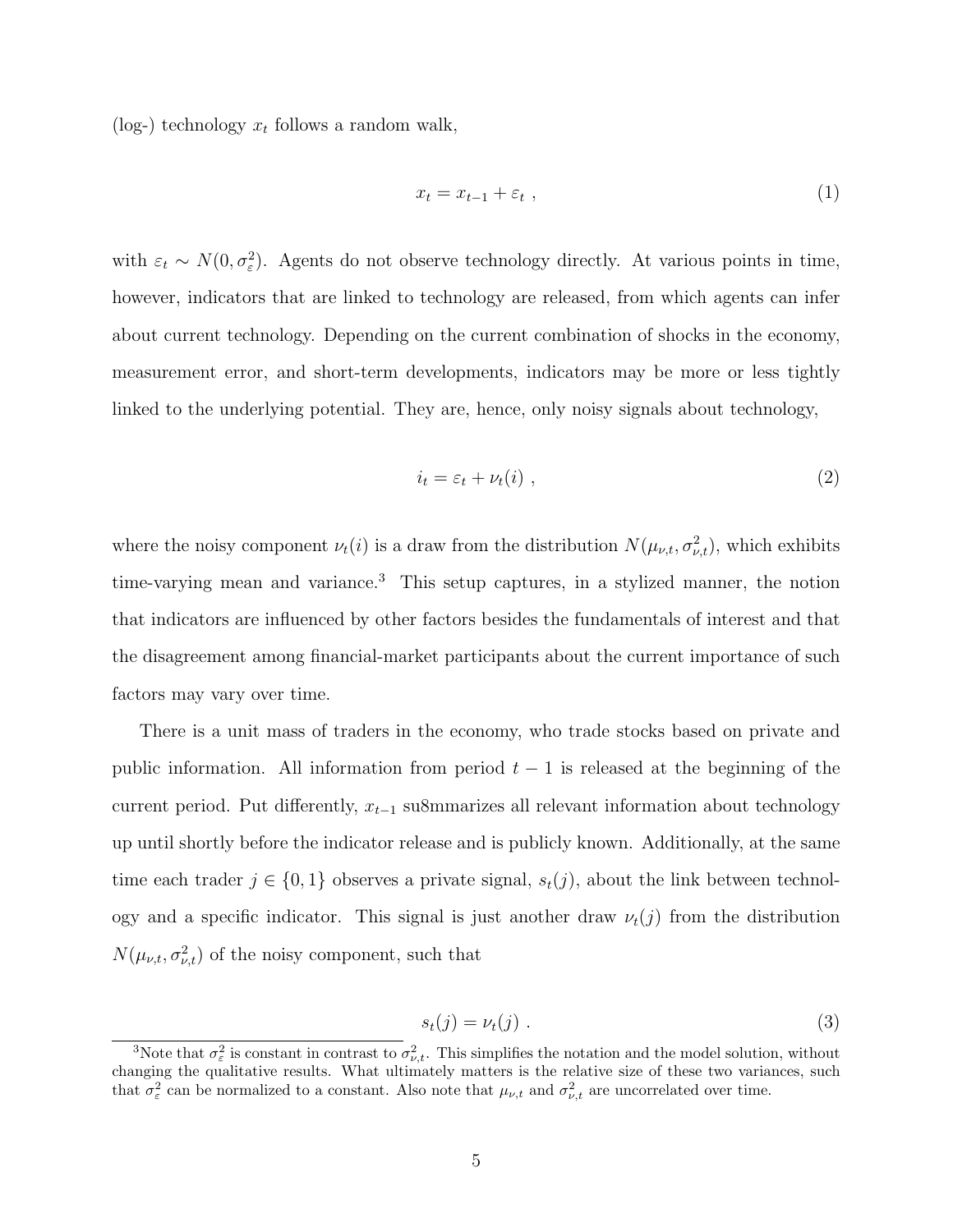<span id="page-6-0"></span>

| step 1               | step 2                   | step 3             |
|----------------------|--------------------------|--------------------|
| $x_{t-1}$ known      | expectations collected   | indicator released |
| private signal       | survey published         | $Ex_t$ updated     |
| expectation of $i_t$ | noise distribution known |                    |

Figure 1: Intra-period model timing

#### 2.2 Expectations before and after indicator release

Given her private signal, trader j forms an individual estimate of  $\mu_{\nu,t}$ . Because of her limited information,  $E_{t,1}^{j} \mu_{\nu,t} = \nu_t(j)$  and, hence, she predicts  $i_t$  as  $E_t^{j}$  $u_{t,1}^j i_t = \nu_t(j)$ . That is, expectations will be more dispersed if  $\sigma_{\nu,t}^2$  is high and  $s_t(j)$  is consequently more dispersed. Here,  $E_t^j$  $t_{t,1}$  represents the estimates of trader j in the first stage of period t.

Figure [1](#page-6-0) visualizes the intra-period timing of the model. The expectations are surveyed and published by a media firm in the middle of each period. The survey is published shortly before the indicator is released. Since the expectations of a unit mass of traders are published, traders learn the exact values of  $\mu_{\nu,t}$  and  $\sigma_{\nu,t}^2$  from the survey publication and all forecasters now have homogeneous expectations. In particular, they estimate

$$
E_{t,2}\mu_{\nu,t} = \int_0^1 \nu_t(j)dj = \bar{\nu}_t = \mu_{\nu,t}
$$
  
\n
$$
E_{t,2}\sigma_{\nu,t}^2 = \int_0^1 (\nu_t(j) - \bar{\nu}_t)^2 dj = \sigma_{\nu,t}^2.
$$
\n(4)

Expectations regarding the indicator are therefore  $E_{t,2}i_t = \bar{\nu}_t$ . Forecasters cannot, however, infer anything about technology in addition to  $x_{t-1}$ , which is public knowledge. Hence, no price change takes place after the release of the survey.

After the indicator is released in the third stage, new expectations regarding  $x_t$  are formed. This formation follows a standard signal-extraction problem, where expectations are given by

$$
E_{t,3}x_t = x_{t-1} + \rho_{i,t}(i_t - \bar{\nu}_t) \quad \text{with} \quad \rho_{i,t} = \frac{\sigma_{\varepsilon}^2}{\sigma_{\varepsilon}^2 + \sigma_{\nu,t}^2} \tag{5}
$$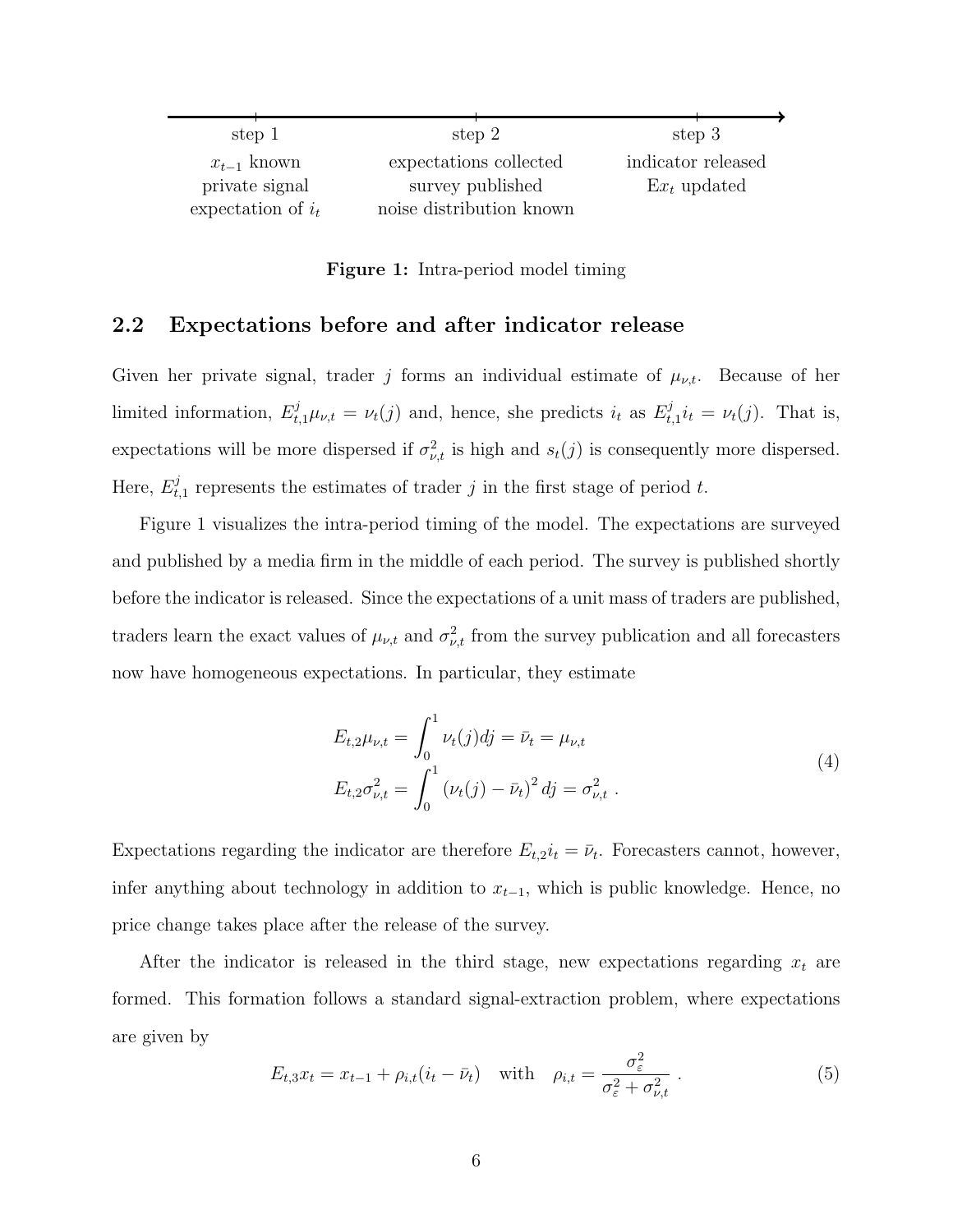Traders then trade proportionally to  $E_{t,3}x_t - E_{t,2}x_t = E_{t,3}x_t - x_{t-1} = \rho_{i,t}(i_t - \bar{\nu}_t)$ . That is, if the indicator comes in as expected on average, prices do not change.

Hence, the model predicts that in times of high expectation dispersion (high  $\sigma_{\nu,t}^2$ ), traders react less to new information than in times of low expectation dispersion. At the same time, in times of higher uncertainty (high  $\sigma_{\varepsilon}^2$ ), the reaction to news is stronger.

### 3 Data and empirical model

In this section, we first introduce the dataset and collect a number of stylized facts. We then set up and discuss the empirical model.

#### 3.1 Dataset

To keep the analysis tractable, we focus on six major macroeconomic indicators. The first four are those that Law et al. [\(2020\)](#page-18-0) found to induce the largest and most significant financial market movements: the change in non-farm payrolls (abbreviated as CNP), initial jobless claims (IJC), the ISM manufacturing index (ISM), and the Conference Board consumer confidence index (CCI). In addition, we consider GDP growth (GDP) and the inflation rate based on the consumer price index (CPI). These indicators vary in release frequency between weekly (IJC) and quarterly (GDP) and are released at 8:30 am, except for ISM and CCI, which are released at 10:00 am. Individual forecasts by professional forecasters covering these indicators come from Bloomberg. Forecasters can submit or update their predictions up to the night before the official indicator release, so these forecasts are likely to contain all available information at the time of the indicator release. To obtain reliable estimates of dispersion, we consider only data releases for which ten or more corresponding forecasts are available. While the earliest indicator release that fulfills this criterion takes place in August 1997, there are only eight of those releases before 1999. Our sample ends in March 2015. Overall, the number of data releases covered across time and indicators is 1, 671, with an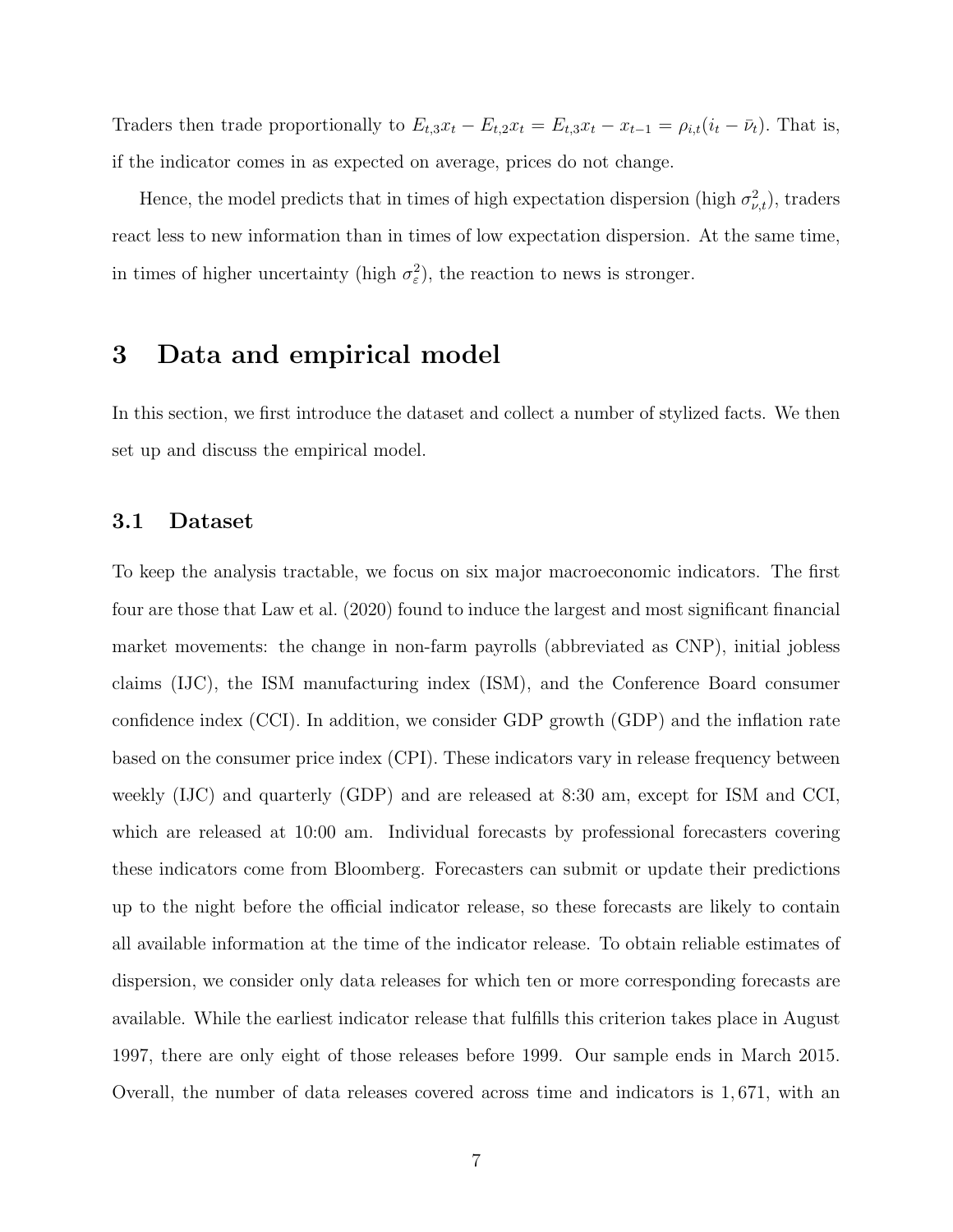average number of panelists of 51.4.[4](#page-0-0)

Given the individual forecast of forecaster j for an indicator i at time t,  $\hat{y}^i_{j,t}$ , we define dispersion as the cross-sectional variance of forecasts:

$$
D_t^i = \frac{1}{N_t^i} \sum_{j=1}^{N_t^i} \left( \hat{y}_{j,t}^i - \frac{1}{N_t^i} \sum_{j=1}^{N_t^i} \hat{y}_{j,t}^i \right)^2 , \qquad (6)
$$

where  $N_t^i$  is the number of forecasts submitted for indicator i at time t.

In addition, we compute a (normalized) measure of macroeconomic news,  $News<sup>i</sup><sub>t</sub>$ , by subtracting the median forecast from the published indicator value,  $y_t^i$ , and dividing by the standard deviation (across time) of this difference.

As measuring uncertainty directly is inherently difficult, we have to rely on proxies. For our baseline results, we use the real-uncertainty proxy of Ludvigson et al. [\(2021\)](#page-18-2) to stay close to the uncertainty concept in the model of Section [2,](#page-4-0) which is uncertainty about the fundamental. Briefly speaking, the Ludvigson et al. [\(2021\)](#page-18-2)-real-uncertainty measure is the common factor of the uncertainty connected to the individual variables covering the real economy.[5](#page-0-0)

For the stock market data, we use tick-by-tick trades of S&P 500 futures provided by TickData. We need to use futures data as most of the indicator releases are outside the trading hours of the New York Stock Exchange. We use equity data as equity prices can be expected to be influenced by most macroeconomic news.

To get a first sense of the forecast dispersion in our sample, Panel (a) of Figure [2](#page-9-0) displays the average forecast dispersion for our six indicators, normalized by the standard deviation (across time) of the respective median forecast. Across indicators, there is notable heterogeneity in average dispersion. There is also considerable movement in dispersion over time, as the blue solid line in Panel (b) shows. Specifically, we plot the three-month moving av-

<sup>&</sup>lt;sup>4</sup>Note that our dataset is unbalanced as the frequency at which indicators are released and the start dates for indicator availability vary. See Table [A.1](#page-0-0) in the appendix for details.

<sup>5</sup>We check the robustness of our results to the choice of the uncertainty proxy in Section [5.](#page-13-0)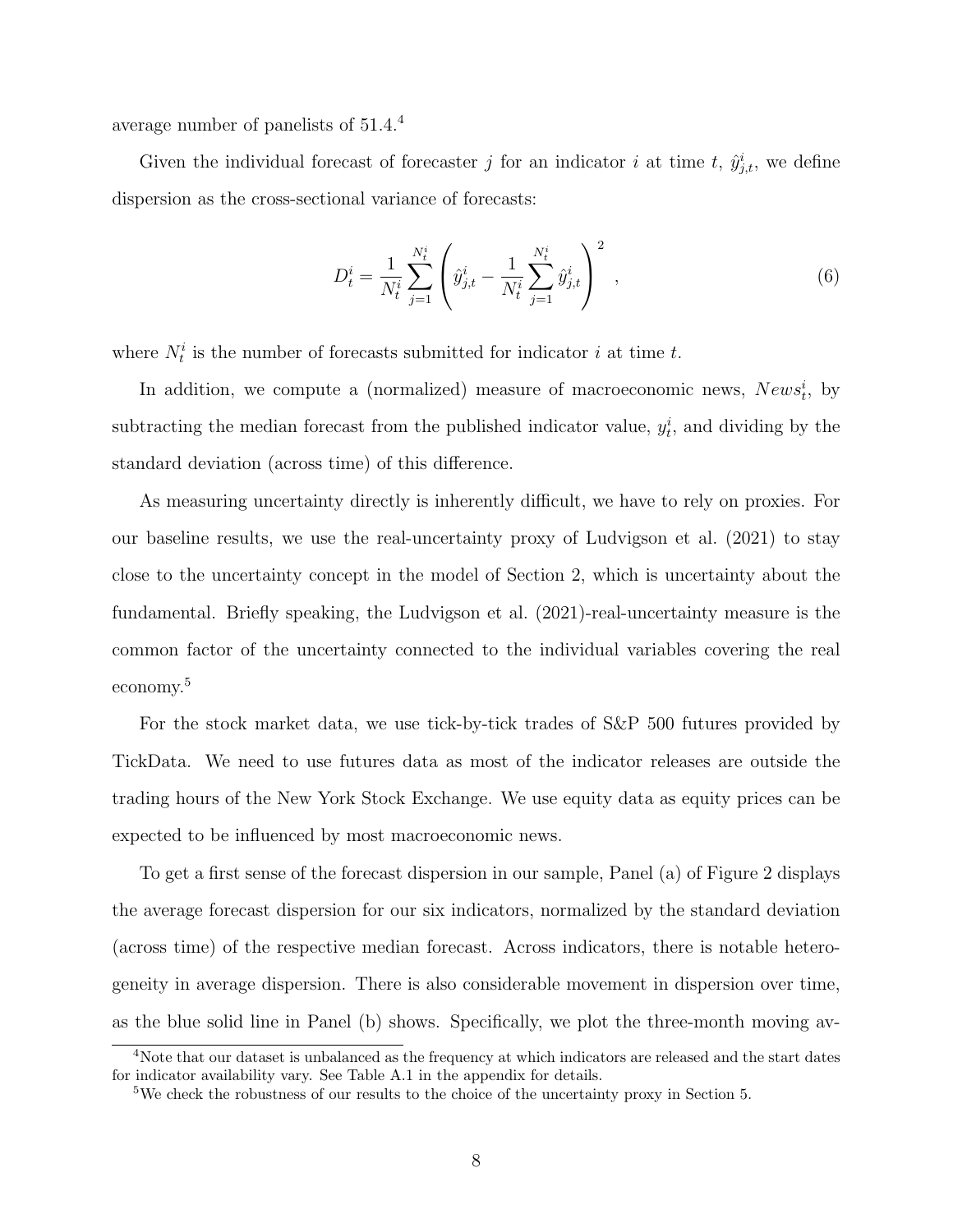<span id="page-9-0"></span>

Figure 2: Panel (a): average forecast dispersion across indicators; panel (b): dispersion (solid blue line) vs. uncertainty (dashed red line); panel (c): unconditional effects of news on stock returns. Notes: dispersion in panel (a) normalized by the standard deviation (across time) of corresponding median forecasts.

erage of monthly average dispersion across all indicators. It is also evident that dispersion is correlated with our baseline uncertainty measure; but the correlation is far from perfect (Pearson correlation coefficient of 0.504 for the monthly averages).

#### 3.2 Empirical model

We employ an event-study framework in which one event represents a point in time at which—potentially multiple—indicators are released. The dependent variable is the (percentage) change in futures prices between five minutes before the data release and five minutes afterwards, which we denote by  $R_t^{\pm 5.6}$  $R_t^{\pm 5.6}$  $R_t^{\pm 5.6}$  We regress these returns on the news variables, the forecast dispersion,  $D_t^i$ , the uncertainty measure,  $UNC_t$ , interaction terms between news and dispersion and news and uncertainty, respectively, and a set of control variables. Thus, our baseline regression, which we estimate by OLS, is given by

<span id="page-9-1"></span>
$$
R_t^{\pm 5} = \alpha + \sum_{i=1}^I \left( \beta_1^i News_t^i + \beta_2^i D_t^i + \beta_3^i News_t^i \times D_t^i \right) + \beta_4 UNC_t + \sum_{i=1}^I \left( \beta_5^i News_t^i \times UNC_t \right) + \gamma' X_t + \varepsilon_t ,
$$
\n
$$
(7)
$$

where  $\alpha$  is a constant, I is the number of indicators (six in our case),  $X_t$  is a vector of control

 $6$ We will verify later that our results are robust to the choice of the specific window size.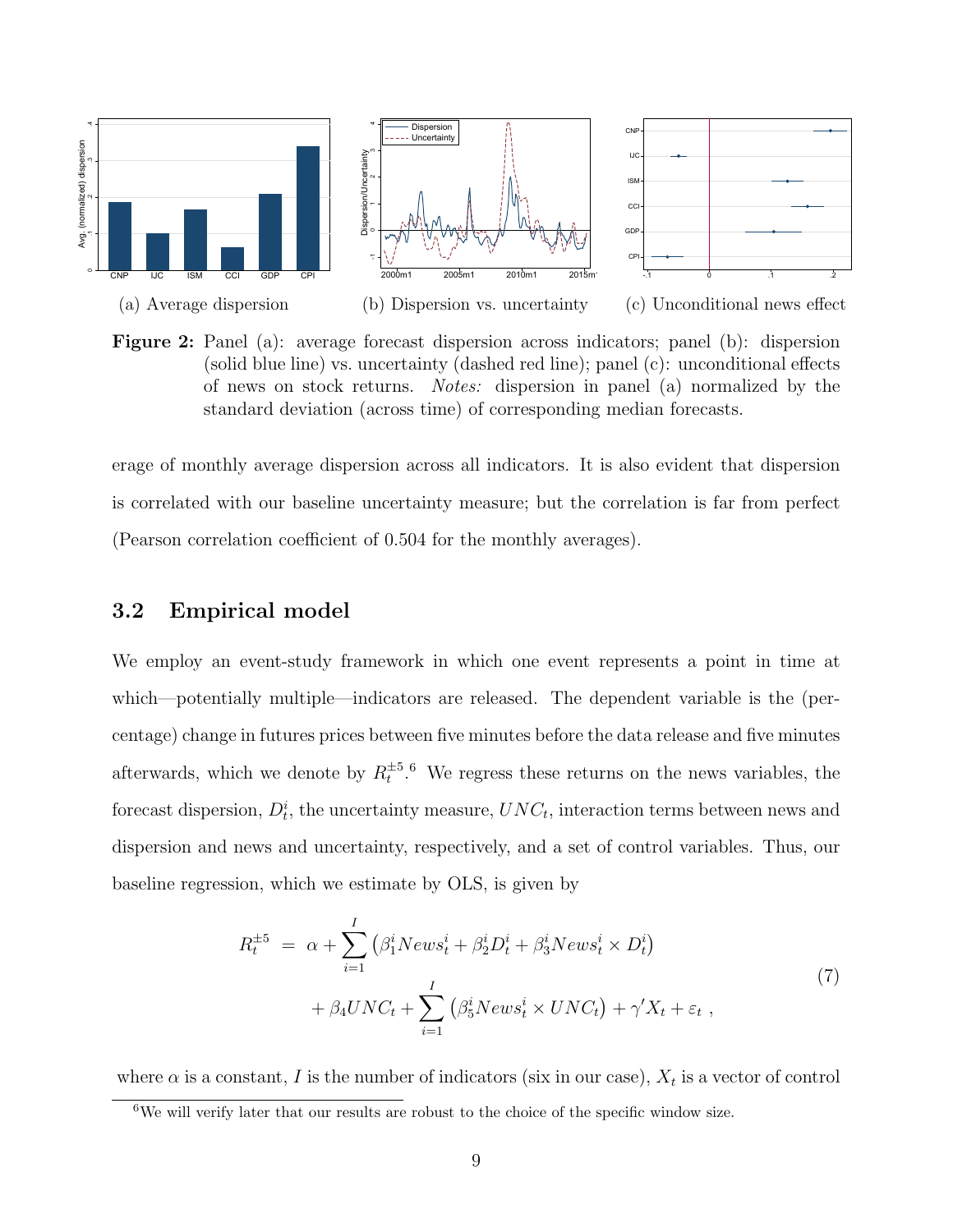variables with a corresponding vector of regression coefficients  $\gamma$ , and  $\varepsilon_t$  is a zero mean i.i.d. error term. Note that we run this regression for all indicators jointly. The setup hence follows Beechey and Wright [\(2009\)](#page-17-1) in that it allows for the possibility of parallel indicator releases at time t. Those right-hand-side variables belonging to indicators not released at the same time are set to zero.

In our baseline,  $UNC_t$  is a monthly measure of aggregate uncertainty in the real economy. In robustness checks, we also consider more granular measures that give us the aggregate uncertainty at the specific day before the event. Finally,  $X_t$  includes the number of forecasters who submitted a forecast before a data release (to control for potential systematic dropout behavior) and dummies for the months February to December (to control for potential seasonality).

Given the estimates for the parameters  $\beta_1^i$ ,  $\beta_3^i$ , and  $\beta_5^i$ , we can then analyze how strong the immediate news effect on future returns is for different levels of dispersion and uncertainty. Below, we present results that we compute by fixing the respective other variables at their sample means.

### 4 Results

While we are ultimately interested in the interaction effects between news and dispersion on the one hand and news and uncertainty on the other hand, we focus for a moment on the unconditional—without controlling for levels of dispersion or uncertainty—effects of our macroeconomic news variable on stock returns. Panel (c) of Figure [2](#page-9-0) shows that these generally have the expected signs. For CNP, ISM, CCI, and GDP, a positive forecast error constitutes good news and the stock market reacts with a significant increase. For IJC and CPI on the other hand, the stock market takes a positive forecast error as bad news (e.g., because of looming interest-rate hikes or production capacity constraints in the case of CPI) and falls significantly.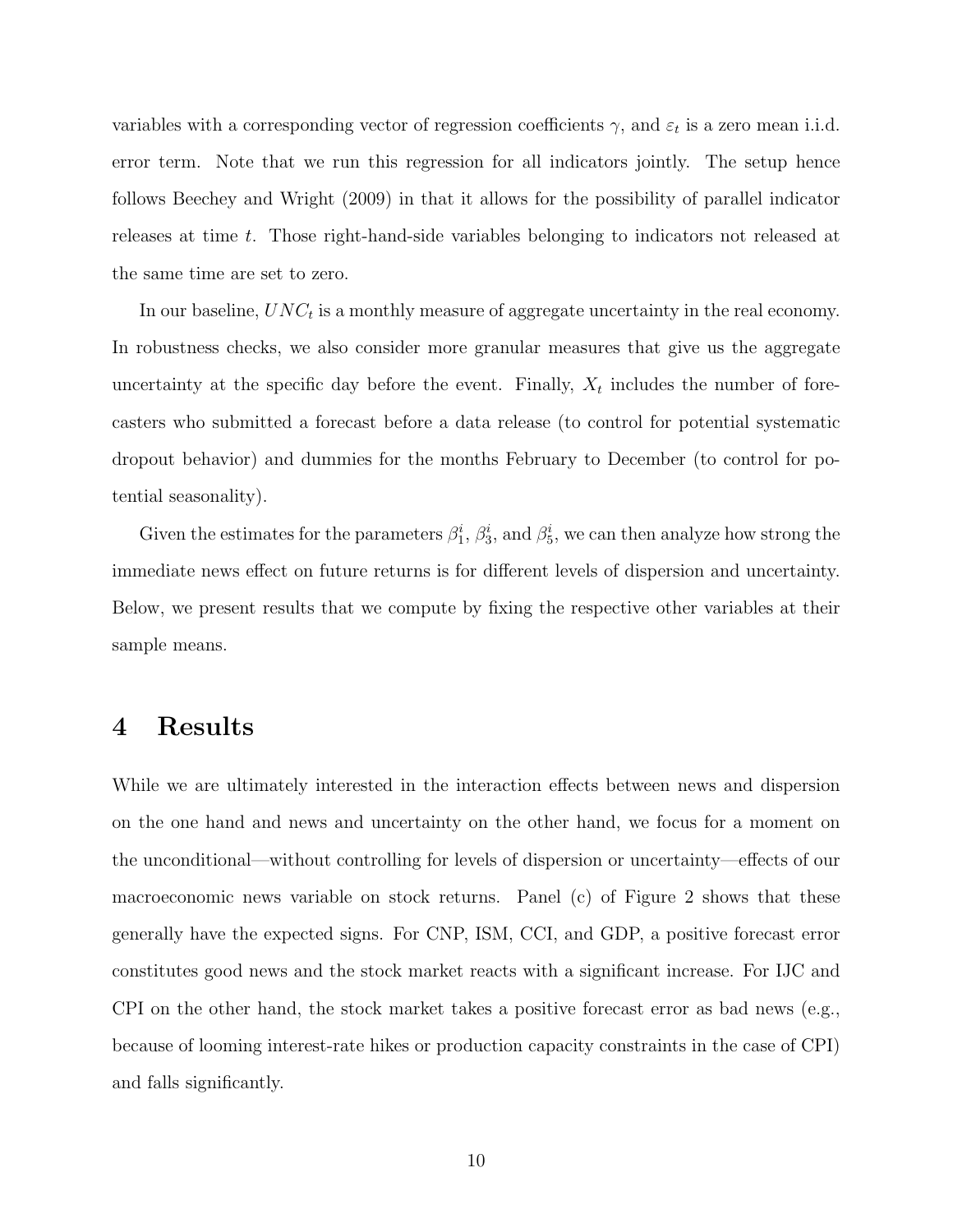<span id="page-11-0"></span>

Figure 3: Effects of news on stock returns for varying levels of dispersion and uncertainty. Notes: y-axis depicts marginal effects of news in p.p. for different levels of dispersion (blue solid line) and uncertainty (red dashed line); x-axis: "0" means dispersion/uncertainty is at its average level, "-1" ("1") indicates that it is one standard deviation below (above) its average level; shaded areas: 90%-confidence intervals. All other variables are fixed at their sample means. For additional information, see Footnote [7.](#page-11-0)

Since we normalize macroeconomic news, the coefficients should be interpreted as the effect of an increase of news by one standard deviation. Take, e.g., the standard deviation of the news measure for GDP, which is 0.76 percentage points. The estimated coefficient implies that futures prices increase by 0.104 percent, on average, when forecasters underestimate a release of GDP growth by 0.76 percentage points.

Figure [3](#page-11-0) then shows the main empirical result of the paper based on Regression [\(7\)](#page-9-1). Specifically, we plot for each of the six indicators the marginal effects of news on S&P 500 futures returns for different levels of dispersion (blue solid line) and uncertainty (red dashed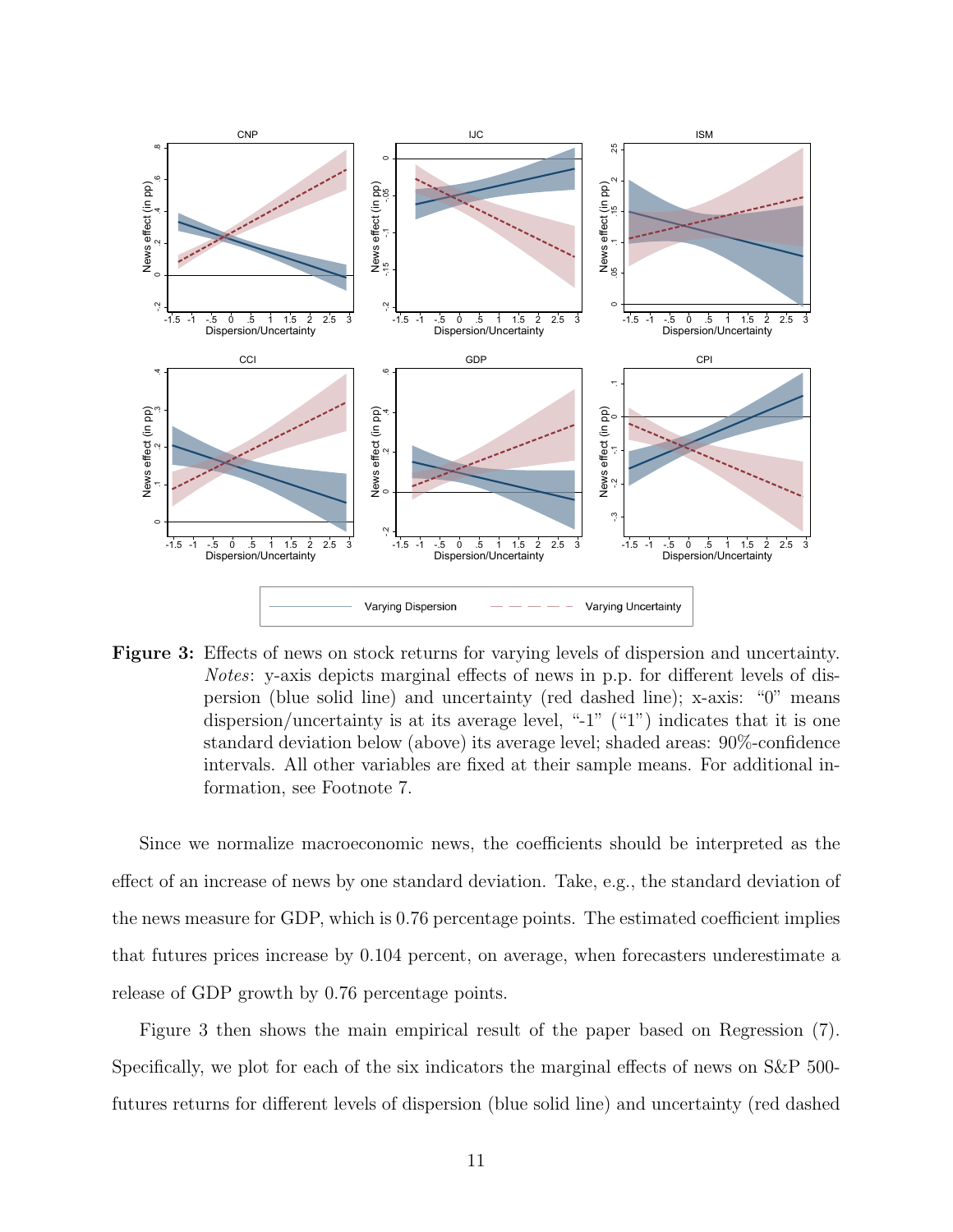<span id="page-12-0"></span>

|                             | CNP        | IJC    | ISM    | CCI    | GDP    | CPI    |  |
|-----------------------------|------------|--------|--------|--------|--------|--------|--|
|                             | Baseline   |        |        |        |        |        |  |
| Real uncertainty            | 44.06      | 10.38  | 1.85   | 14.43  | 4.68   | 9.93   |  |
|                             | (0.00)     | (0.00) | (0.17) | (0.00) | (0.03) | (0.00) |  |
|                             | Robustness |        |        |        |        |        |  |
| Economic policy uncertainty | 19.44      | 5.44   | 18.64  | 7.40   | 2.35   | 8.93   |  |
|                             | (0.00)     | (0.02) | (0.00) | (0.01) | (0.13) | (0.00) |  |
| Implied volatility $-VIX$   | 19.10      | 10.16  | 8.92   | 16.64  | 0.43   | 6.04   |  |
|                             | (0.00)     | (0.00) | (0.00) | (0.00) | (0.51) | (0.01) |  |
| Monetary policy uncertainty | 0.03       | 3.03   | 7.89   | 1.70   | 1.17   | 0.25   |  |
|                             | (0.85)     | (0.08) | (0.00) | (0.19) | (0.28) | (0.62) |  |

Table 1: Test of difference of slopes

Notes: Test of difference in slopes for the interaction effects between news and dispersion and news and uncertainty. Test statistic with p-value in parentheses. Economic policy uncertainty: daily newspaper-based proxy (Baker et al., [2016\)](#page-17-9); monetary policy uncertainty: monthly newspaper-based proxy (Husted et al., [2020\)](#page-17-8).

line). Here, dispersion and uncertainty both increase along the horizontal axis from left to right, while the vertical axis displays the marginal effects.[7](#page-0-0) The shaded areas are the 90%-confidence intervals for the marginal news effects.

Remember that our model predicts that in times of high forecast dispersion, the market should react less to new information than in times of low dispersion. At the same time, in times of higher uncertainty, the reaction to news should be stronger. Focusing first on dispersion and holding uncertainty at its average level, we see that in all six panels the slope of the solid blue line is sloping towards the horizontal zero line with increasing dispersion. That is—in line with our theoretic model—news have a smaller effect on stock markets if forecasts about the indicator of interest were more dispersed beforehand. The effect can be

<sup>7</sup>Note that the x-axis range is asymmetric because in the data dispersion (and uncertainty) exhibits large positive spikes and is therefore not symmetrically distributed. Note also that the effect sizes are normalized to make them comparable across indicators and uncertainty measures in the robustness checks. In particular, we standardize news and dispersion for each indicator and all uncertainty measures by subtracting the sample mean and dividing by the sample standard deviation.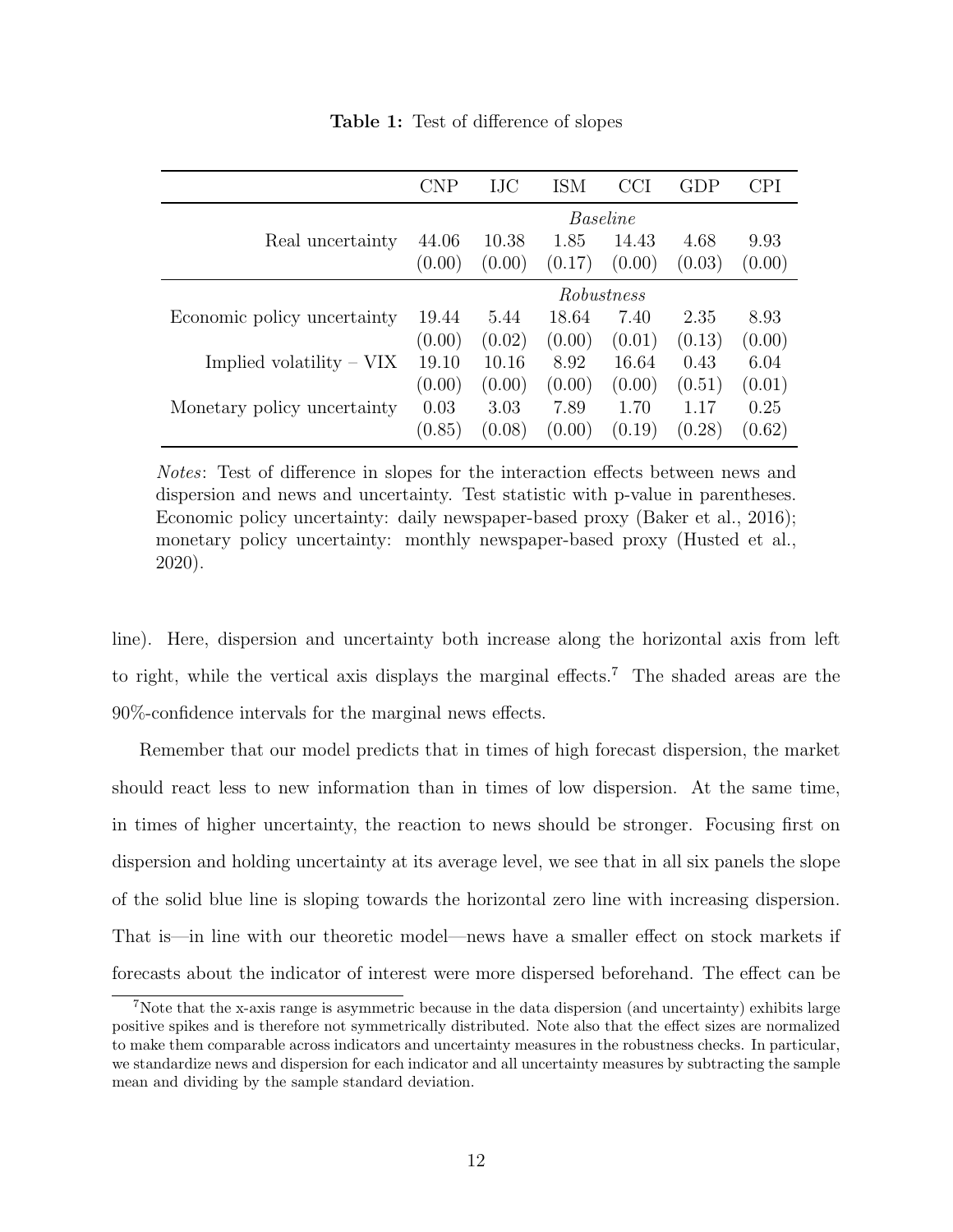sizable. If the dispersion of forecasts for, e.g., non-farm payrolls is one standard deviation above its mean, the effect of a one-standard-deviation surprise is halved.

Importantly, the picture flips when we look at uncertainty. For all indicators considered, the dashed red line diverges from the horizontal zero line for higher levels of uncertainty, meaning that—again in line with the model—the stock market reaction is stronger if the macroeconomic news materializes in times of high uncertainty. Table [1,](#page-12-0) upper baseline panel, provides test statistics and p-values for tests of equality of the slopes of the interaction effects plotted in Figure [3.](#page-11-0) For five of the six indicators, the null of equality is rejected (ISM being the exception due to high estimation uncertainty), providing further evidence that forecast dispersion and uncertainty have very different effects on the market reaction to news.

### <span id="page-13-0"></span>5 Robustness

Given that measuring aggregate uncertainty is inherently difficult, we check the robustness of our results by considering a number of alternative proxies. The first two columns of Figure [4](#page-15-0) show results equivalent to Figure [3](#page-11-0) but with the economic policy uncertainty (EPU) measure of Baker et al. [\(2016\)](#page-17-9) and the VIX, respectively, as the uncertainty proxy. These two proxies use very different approaches to measuring uncertainty. At its heart, EPU is based on the count of news articles that refer to the terms "economy, uncertainty and policy", while the VIX summarizes expected stock market volatility implied by options prices. In addition, both measures are available at daily frequency, which allows us to check whether using a monthly measure in the baseline is driving our results.<sup>[8](#page-0-0)</sup> Overall, results look very similar, which is also underscored by the respective rows in Table  $1<sup>9</sup>$  $1<sup>9</sup>$  $1<sup>9</sup>$ 

On the other hand, looking at only monetary policy uncertainty (right column)—as measured by Husted et al. [\(2020\)](#page-17-8)—yields a rather different picture. In line with the findings

<sup>8</sup>With the daily uncertainty proxies, we use the previous day's level of uncertainty in Regression [\(7\)](#page-9-1).

<sup>&</sup>lt;sup>9</sup>The difference in slopes becomes insignificant for GDP-growth news. However, it is important to keep in mind that GDP numbers are only released at quarterly frequency and we, therefore, have considerably fewer events compared to the monthly or weekly releases of other indicators.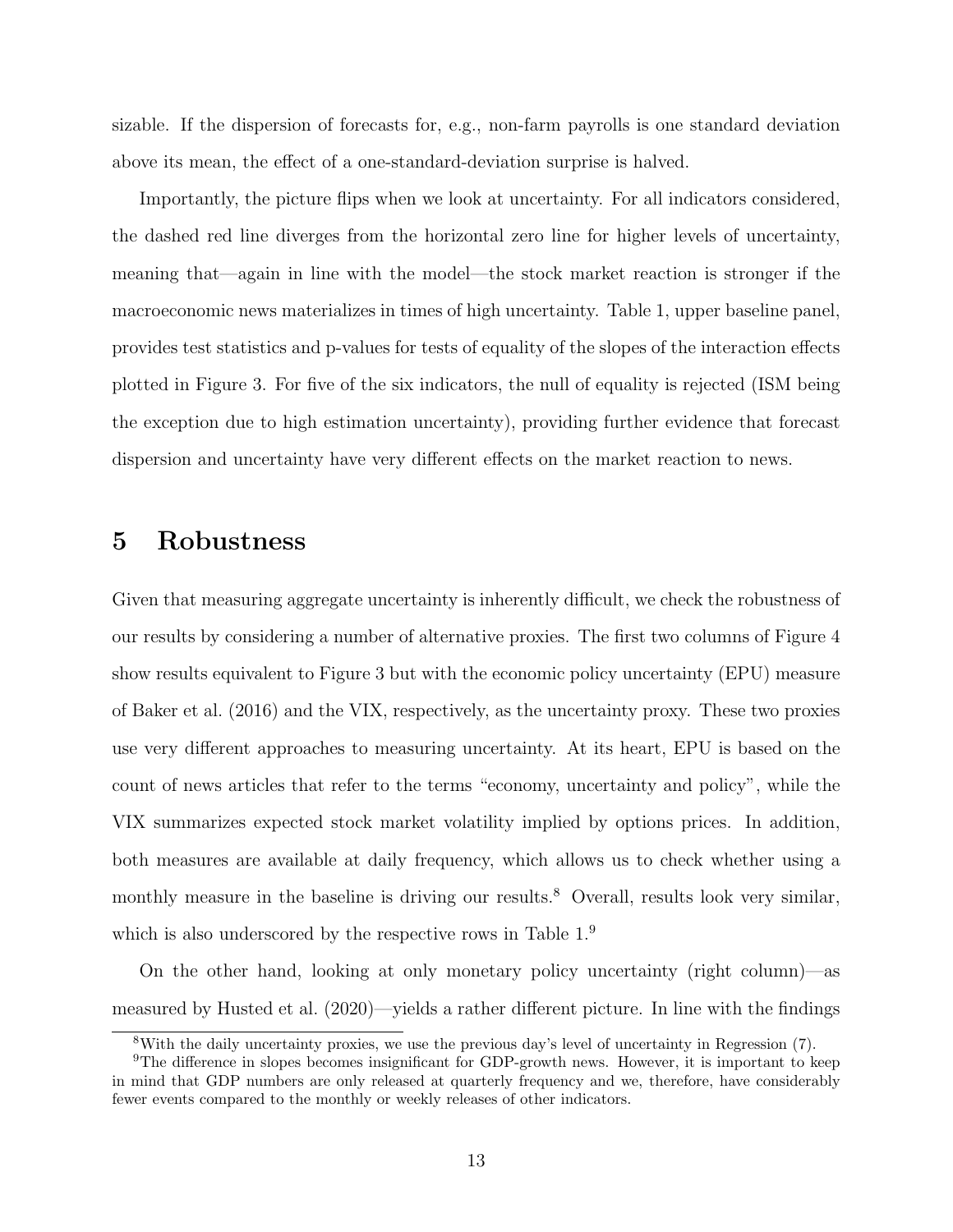of Kurov and Stan [\(2018\)](#page-18-5), higher monetary policy uncertainty actually weakens the stock market response to macroeconomic news. This is sensible if one considers that this measure explicitly measures uncertainty about the future interest rate. In times of monetary policy uncertainty, favorable news about the state of the economy raises the odds of an interest-rate increase. This leads to a stronger discounting of expected future dividends, counteracting the positive effects of the surprise. The effect is particularly strong for indicators that are deemed to be important for monetary policy decisions, see IJC and GDP, while ISM and CCI are less relevant in this context. Note, however, that the dampening effect of monetary policy uncertainty does not stand in contrast to our findings about the role of uncertainty and dispersion. Specifically, monetary policy uncertainty is only loosely connected to the concept of uncertainty about the fundamental as specified in our theoretical model of Section [2.](#page-4-0) It, therefore, might have a different but unrelated influence on the stock-market response to news.

In Figure [A.1](#page-0-0) in the appendix, we report results for additional uncertainty proxies. Using the macroeconomic uncertainty proxy of Jurado et al. [\(2015\)](#page-18-7) or the financial uncertainty proxy of Ludvigson et al. [\(2021\)](#page-18-2) does not change the overall picture. Both are very similar in construction to our baseline real uncertainty measure but cover somewhat different aspects of economic uncertainty—the financial uncertainty proxy focuses on a large set of financial time series while the macroeconomic uncertainty proxy covers both economic as well as financial time series. We also check that our results are not driven by the business cycle and control for recessions in our Regression [\(7\)](#page-9-1); results are robust. Finally, we verify that the window size is not driving our results. Extending the length of the window before the event to 15 minutes and after the event to 30 minutes has only minor effects on our results (see right-most column).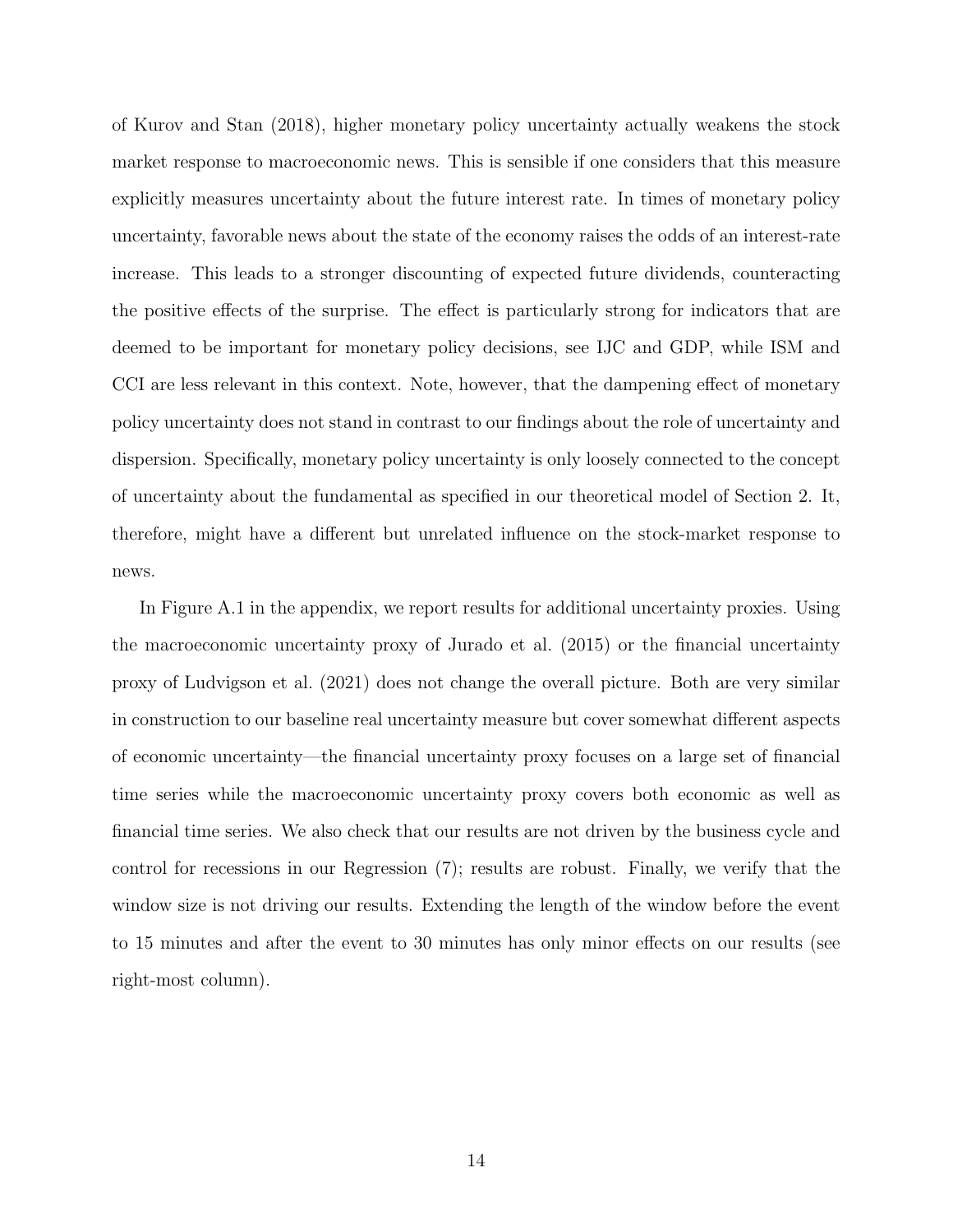<span id="page-15-0"></span>

Figure 4: Robustness checks varying the uncertainty proxy. For notes, see Figure [3.](#page-11-0)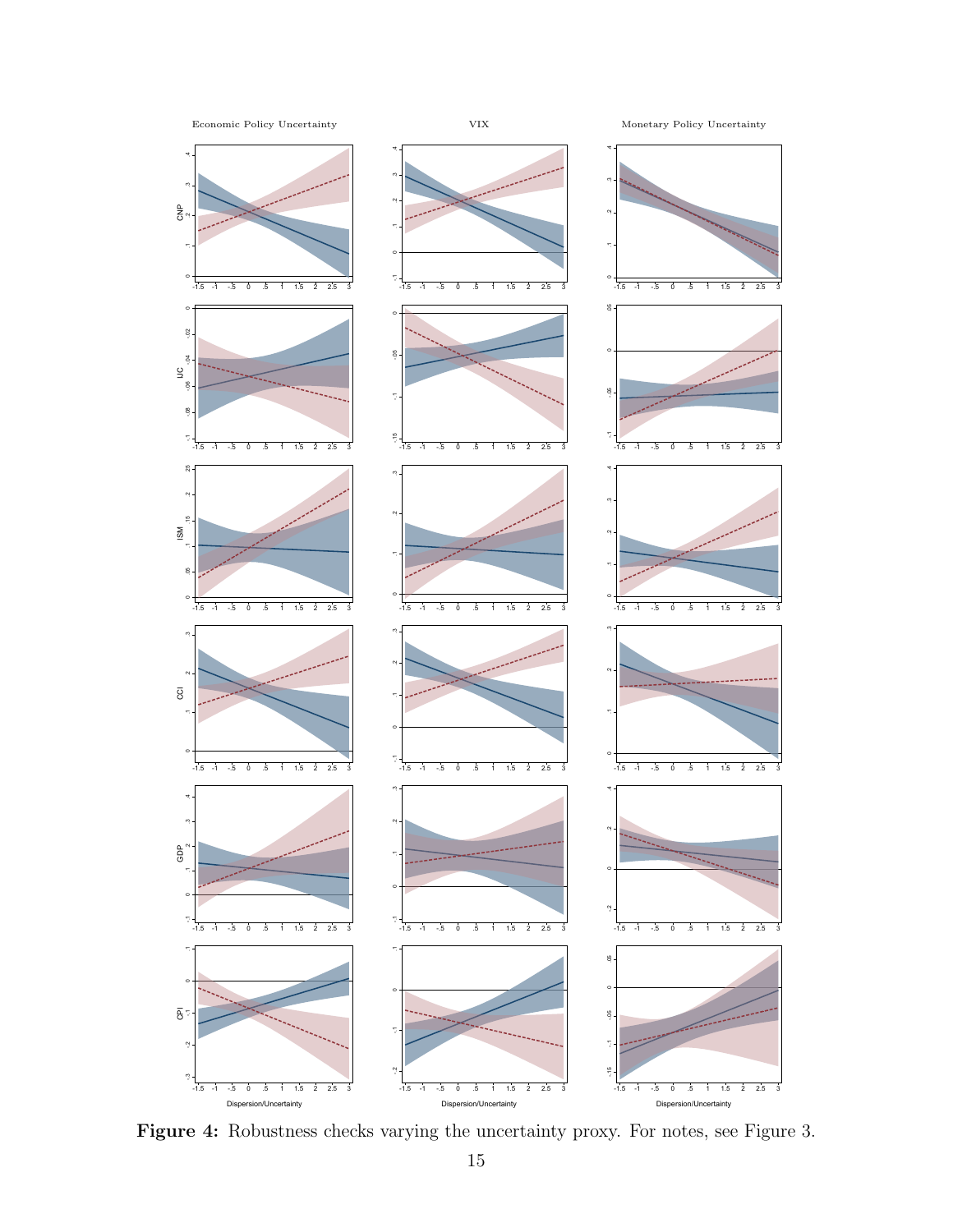### 6 Conclusion

One of the most important questions in asset pricing is how market prices react to news. We have shown both theoretically as well as empirically that the link between macroeconomic news and stock markets is affected by both uncertainty and expectation dispersion, but in opposite directions. We rationalize this finding by linking expectation dispersion to the (perceived) information content of news, and uncertainty to the economic value of this information. As both variables are changing over time, also the implied strength of the market reaction to news is time varying.

This insight has more general implications. For example, it speaks against tying policy reactions, such as monetary policy actions, to the development of certain indicators, like those pertaining to labor-market developments. Instead, the implication of macroeconomic news for the estimate of the current economic fundamentals has to be evaluated in the light of additional information. One important variable in this regard is expectation dispersion. Furthermore, our results underline that, depending on the context, expectation dispersion and uncertainty can be very different objects, although they are often used interchangeably.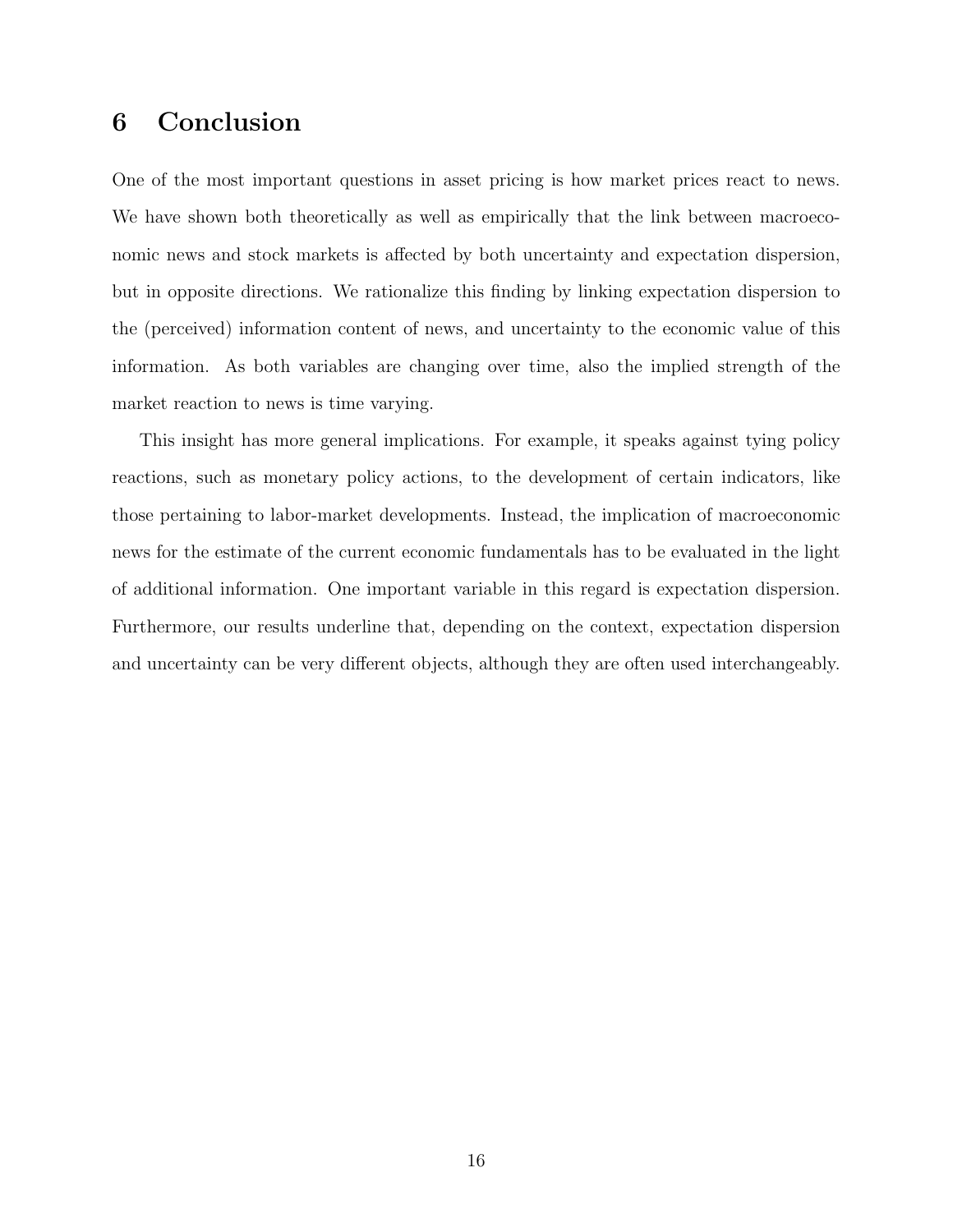## References

- <span id="page-17-0"></span>Andersen, Torben G., Tim Bollerslev, Francis X. Diebold, and Clara Vega (2007). "Realtime price discovery in global stock, bond and foreign exchange markets". Journal of International Economics 73 (2), 251–277.
- <span id="page-17-9"></span>Baker, Scott R., Nicholas Bloom, and Steven J. Davis (2016). "Measuring economic policy uncertainty". Quarterly Journal of Economics 131 (4), 1593–1636.
- <span id="page-17-1"></span>Beechey, Meredith J. and Jonathan H. Wright (2009). "The high-frequency impact of news on long-term yields and forward rates: is it real?" Journal of Monetary Economics 56 (4), 535–544.
- <span id="page-17-3"></span>Boyd, John H., Jian Hu, and Ravi Jagannathan (2005). "The stock market's reaction to unemployment news: why bad news is usually good for stocks". The Journal of Finance 60 (2), 649–672.
- <span id="page-17-5"></span>Ehrmann, Michael and David Sondermann (2012). "The News Content of Macroeconomic Announcements: What if Central Bank Communication Becomes Stale?" International Journal of Central Banking 8 (3), 1–53.
- <span id="page-17-2"></span>Fleming, Michael J. and Eli M. Remolona (1999). "Price formation and liquidity in the u.s. treasury market: the response to public information". Journal of Finance 54 (5), 1901– 1915.
- <span id="page-17-4"></span>Gilbert, Thomas (2011). "Information aggregation around macroeconomic announcements: revisions matter". Journal of Financial Economics 101  $(1)$ , 114–131.
- <span id="page-17-6"></span>Gilbert, Thomas, Chiara Scotti, Georg Strasser, and Clara Vega (2017). "Is the intrinsic value of a macroeconomic news announcement related to its asset price impact?" Journal of Monetary Economics 92, 78–95.
- <span id="page-17-7"></span>Giordani, Paolo and Paul Söderlind (2003). "Inflation forecast uncertainty". European Economic Review 47 (6), 1037–1059.
- <span id="page-17-8"></span>Husted, Lucas, John Rogers, and Bo Sun (2020). "Monetary policy uncertainty". Journal of Monetary Economics 115, 20–36.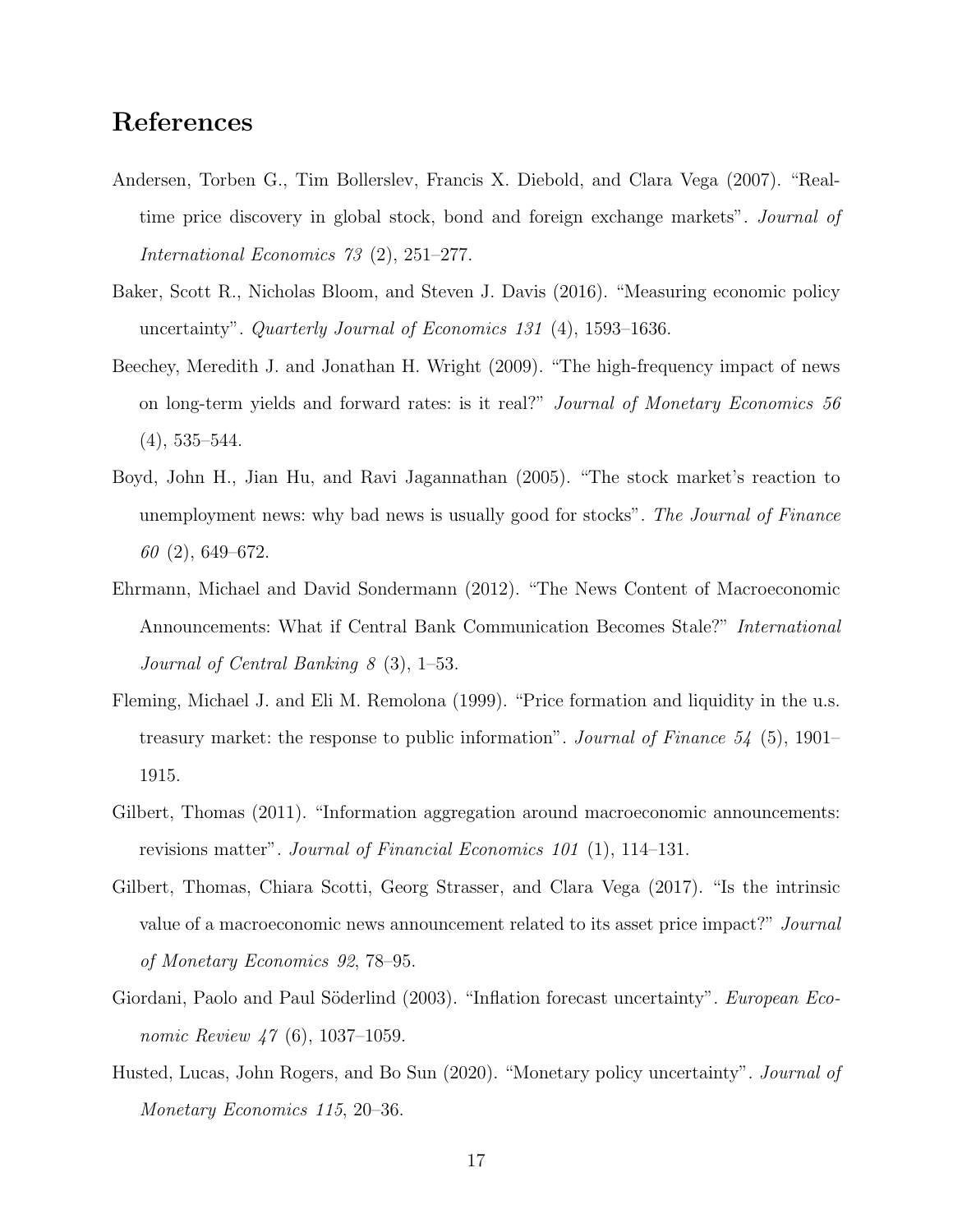- <span id="page-18-7"></span>Jurado, Kyle, Sydney C. Ludvigson, and Serena Ng (2015). "Measuring uncertainty". American Economic Review 105 (3), 1177–1216.
- <span id="page-18-5"></span>Kurov, Alexander and Raluca Stan (2018). "Monetary policy uncertainty and the market reaction to macroeconomic news". Journal of Banking  $\mathcal C$  Finance 86, 127–142.
- <span id="page-18-3"></span>Lahiri, Kajal and Xuguang Sheng (2010). "Measuring forecast uncertainty by disagreement: The missing link". Journal of Applied Econometrics 25 (4), 514–538.
- <span id="page-18-0"></span>Law, Tzuo-Hann, Dongho Song, and Amir Yaron (2020). "Fearing the Fed: how Wall Street reads Main Street". Mimeo. Wharton School.
- <span id="page-18-2"></span>Ludvigson, Sydney C., Sai Ma, and Serena Ng (2021). "Uncertainty and business cycles: exogenous impulse or endogenous response?" American Economic Journal: Macroeconomics forthcoming.
- <span id="page-18-1"></span>McQueen, Grant and V. Vance Roley (1993). "Stock prices, news, and business conditions". Review of Financial Studies 6 (3), 683–707.
- <span id="page-18-6"></span>Yellen, Janet L. (2014). "Labor market dynamics and monetary policy". Speech at the Federal Reserve Bank of Kansas City Economic Symposium, Jackson Hole, Wyoming.
- <span id="page-18-4"></span>Zarnowitz, Victor and Louis A. Lambros (1987). "Consensus and uncertainty in economic prediction". Journal of Political Economy 95 (3), 591–621.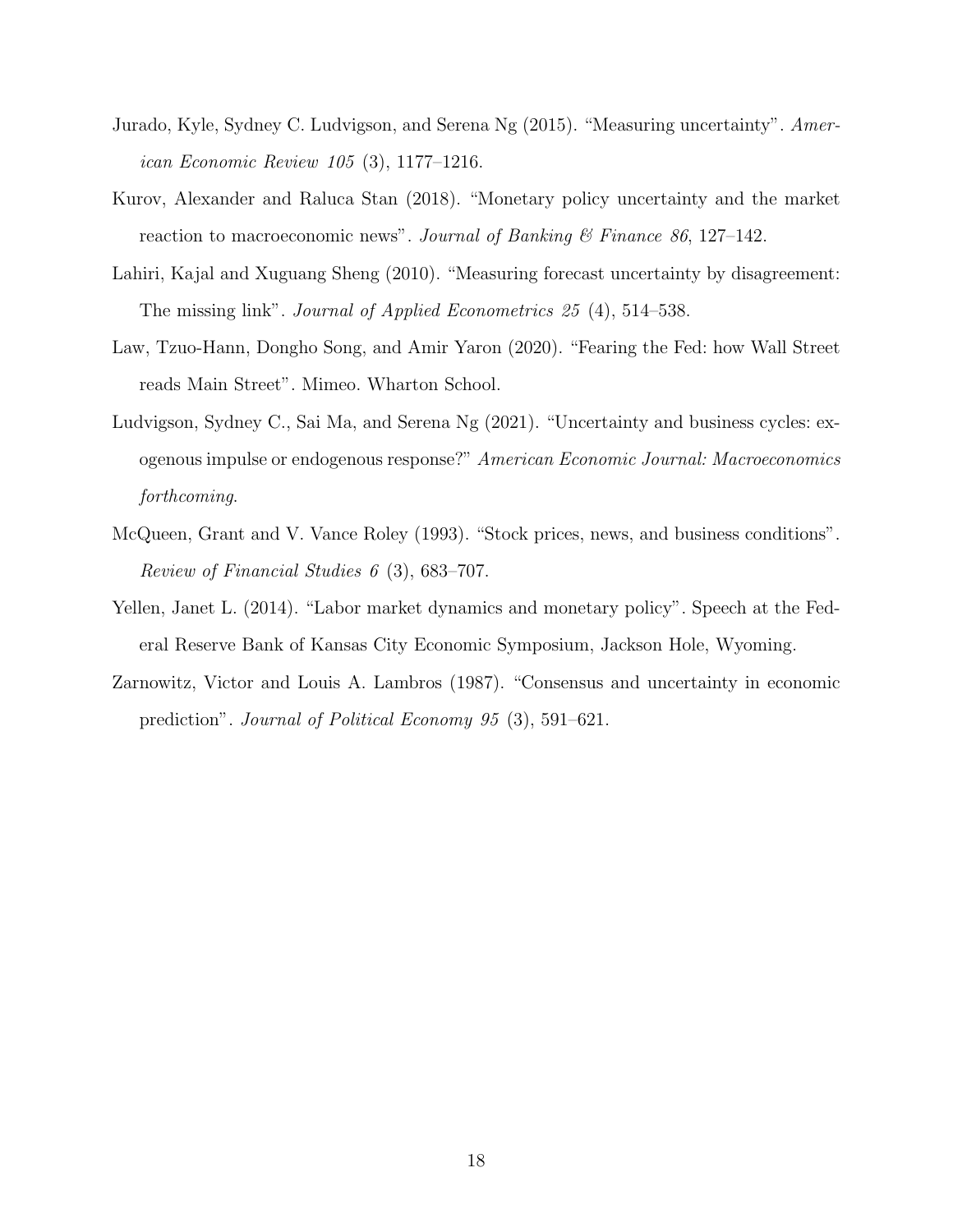## A Appendix

| Indicator                    | Acronym    | Freq. | First obs. | $\#$ obs | Avg. $#$<br>forecasters |
|------------------------------|------------|-------|------------|----------|-------------------------|
| Chg. in non-farm payrolls    | <b>CNP</b> | m     | 01/08/1997 | 197      | 70.5                    |
| Initial jobless claims       | <b>IJC</b> | W     | 11/02/1999 | 824      | 36.9                    |
| ISM manufacturing index      | <b>ISM</b> | m     | 01/06/1998 | 195      | 64.6                    |
| Conf. Board cons. confidence | <b>CCI</b> | m     | 23/02/1999 | 193      | 59.4                    |
| GDP growth                   | GDP        | q     | 30/04/1998 | 66       | 68.3                    |
| CPI inflation                | <b>CPI</b> | m     | 16/06/1998 | 196      | 66.5                    |

Table A.1: Information on forecast data

Notes: Observed frequencies in our sample are weekly (w), monthly (m), and quarterly (q). The last observations in our sample are from March 2015.